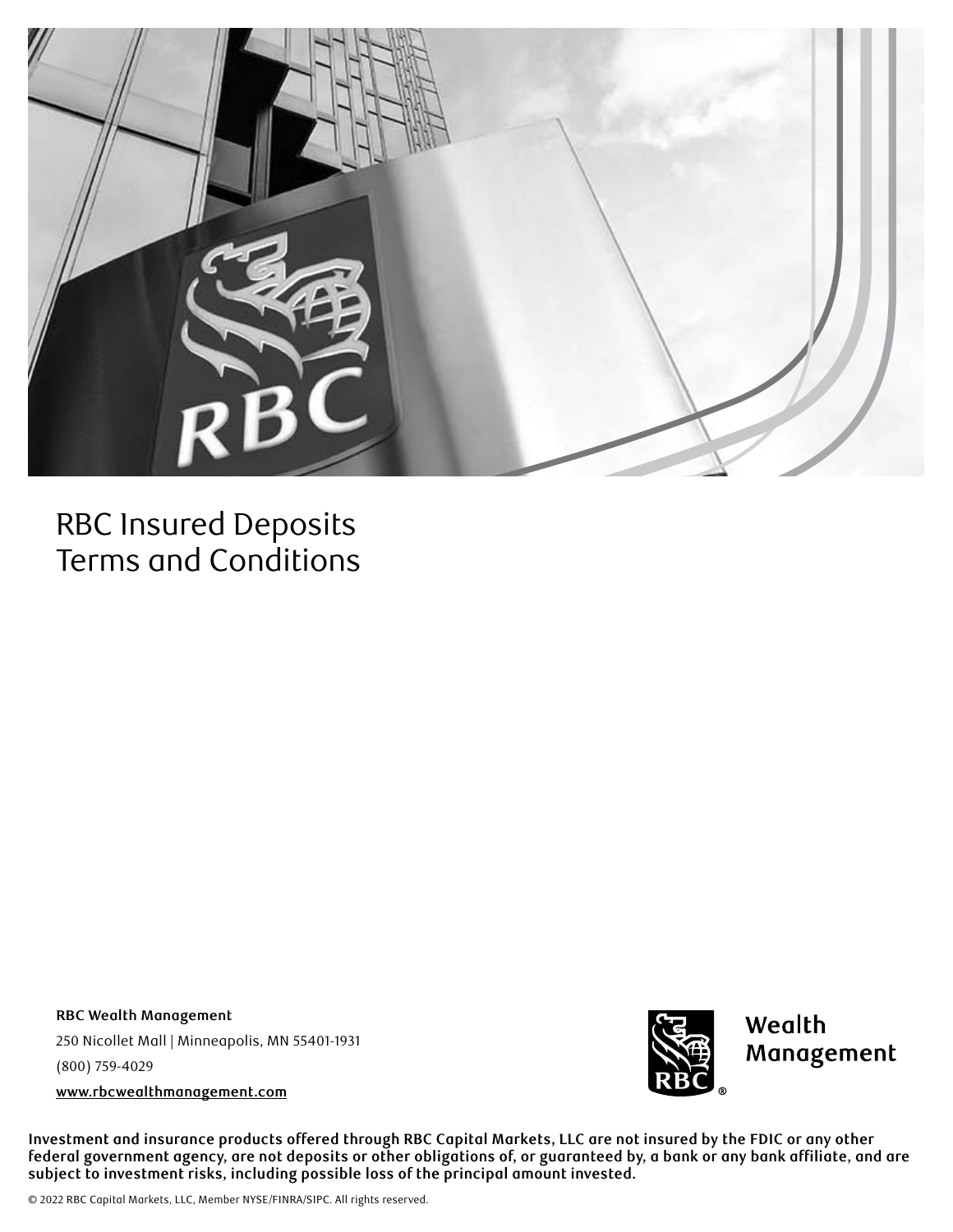# RBC Insured Deposits Terms and Conditions

## **I.SUMMARY**

RBC Capital Markets, LLC ("RBC CM") offers RBC Insured Deposits (the "Program") to automatically deposit, or "sweep", available cash balances in your securities account at RBC CM ("Account") into interest-bearing deposit accounts ("Deposit Accounts") at participating depository institutions ("Program Banks"), whose deposits are insured by the Federal Deposit Insurance Corporation ("FDIC"). The Program Banks are set forth on a Priority List described in Section II below. Two of the banks on a Priority List may be RBC Bank (Georgia), N.A. and City National Bank, affiliates of RBC CM (the "RBC Affiliate Banks").

FDIC insurance covers Deposit Account balances at a Program Bank up to \$250,000 per depositor in each recognized insurable capacity (e.g., individual, joint, IRA, etc.), subject to FDIC rules for aggregate deposits. RBC CM has established a limit on the amount of your available cash balances that will be deposited into the Deposit Accounts at each Program Bank reflecting the FDIC limit (the "Deposit Threshold"). The total amount of FDIC insurance coverage available to you through the Program will be determined by the number of Program Banks on your Priority List and the amount of FDIC insurance coverage available to you at each Program Bank ("Total Program Coverage"). If your Deposit Account balances reach the Deposit Threshold for each Program Bank on your Priority List, additional available cash balances in your Account will be automatically invested in shares of a money market fund as described in Section II.B. below.

For purposes of these Terms and Conditions, "we" or "our" refers to RBC CM or one of its divisions, and "you" and "your" refer to the client. If your Account is an Introducing Broker Account, as defined below, you may be subject to a different or additional client account agreement between you and the introducing broker.

## **A. Eligibility**

Except as set forth below or as otherwise determined by RBC CM in its sole discretion, the Program is available to the following clients:

- (i) Clients opening Accounts directly with RBC Wealth Management ("RBC WM") ("Direct Accounts");
- (ii) Clients with Accounts opened through brokers for which the RBC Clearing & Custody division of RBC CM acts as clearing broker ("Introducing Broker Accounts"); and
- (iii) Clients with Accounts for which the RBC Clearing & Custody division of RBC CM provides custody and execution services to the client's third party investment adviser ("Investment Advisor Accounts" and, together with Introducing Broker Accounts, "Third Party Accounts").

There are different versions of the Program that may be offered to different clients. The number of Program Banks on a Priority List, and whether the Priority List has the RBC Affiliate Banks, will be determined by the type of Account a client has established and may be changed by RBC CM in its sole discretion. The number of Program Banks on a Priority List will determine your available Total Program Coverage.

Direct Accounts that are Retirement Accounts will have available cash balances deposited only into Deposit Accounts at the RBC Affiliate Banks. Retirement Accounts include (i) a plan described in section 401(a) or section 403(a) of the Internal Revenue Code, which is subject to the provisions of Title I of the Employee Retirement Income Security Act of 1974, (ii) an individual retirement account ("IRA") described in section 408(a) of the Internal Revenue Code, (iii) an individual retirement annuity described in section 408(b) of the Internal Revenue Code, (iv) an Archer MSA described in section 220(d) of the Internal Revenue Code, (v) a health savings account described in section 223(d) of the Internal Revenue Code, or (vi) a Coverdell education savings account described in section 530 of the Internal Revenue Code ("Retirement Accounts").

The only clients who are not eligible for the Program are trustee directed (pooled) self-trusteed qualified plans.

RBC CM may in its discretion deem a person to be ineligible for the Program if it becomes aware that the person is prohibited by banking regulations from participating in the Program. RBC CM may change the eligibility requirements for the Program at any time in its discretion. In addition, RBC CM may grant exceptions to the eligibility requirements for the Program in its discretion. Your Financial Professional can provide you with additional information about eligibility for the Program.

#### **B. Interest**

Your balances in the Deposit Accounts at the Program Banks will earn interest. The interest rate you earn on Deposit Account balances will, with certain exceptions, be determined by the interest rate segment applicable to you as described in more detail in Section IV below. At any time, you may determine the current interest rate available to you through your online Account access or by contacting your Financial Professional. Please refer to Section X below for the website applicable to your Account.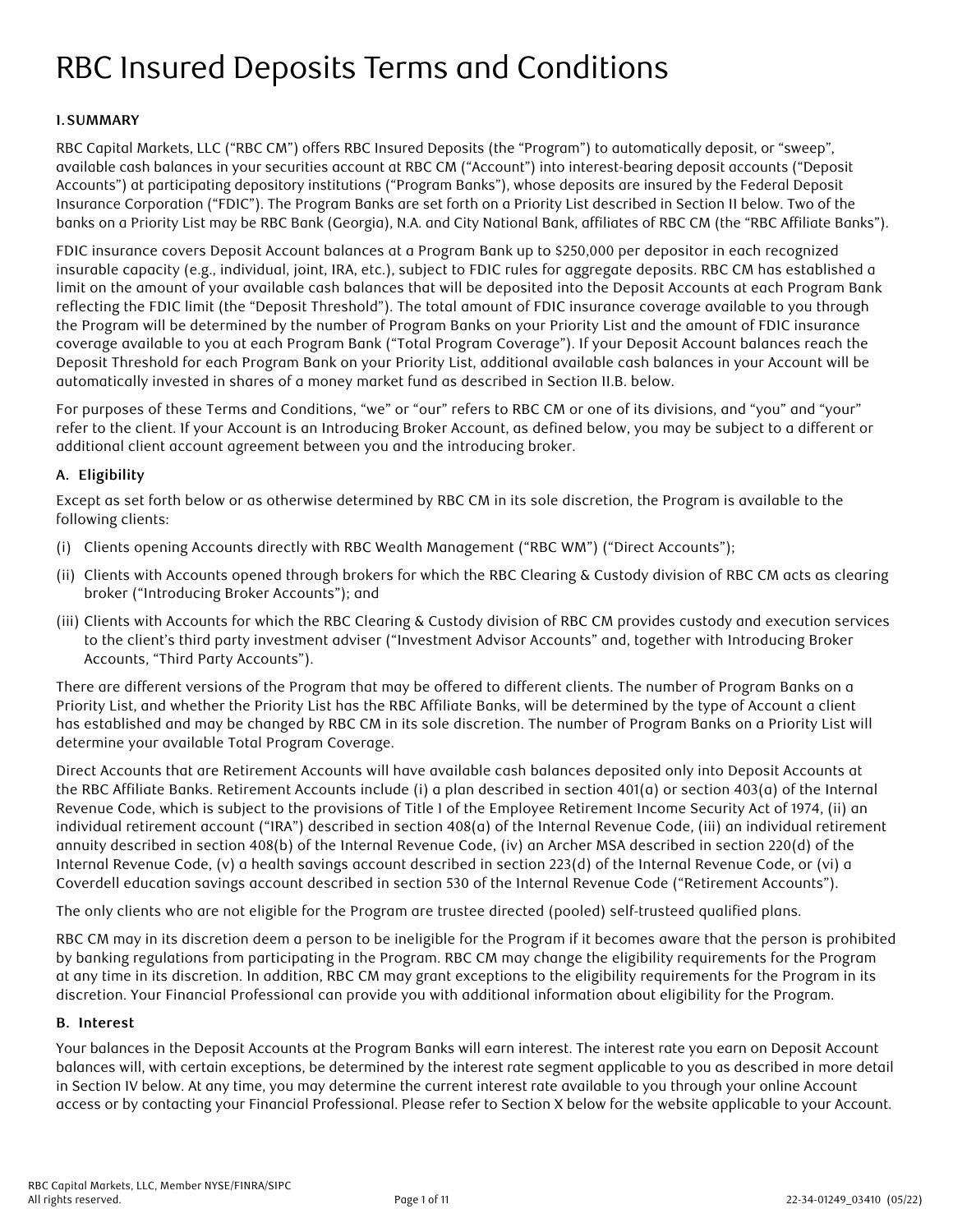## **C. FDIC Deposit Insurance Coverage**

Your balances in the Deposit Accounts at the Program Banks will be eligible for insurance by the FDIC up to \$250,000, subject to aggregation with all other deposits held by you in the same insurable capacity (e.g., individual, joint, IRA, etc.) at each Program Bank on your Priority List. For all Accounts except Direct Accounts that are retirement accounts, the Program is intended to provide you with Total Program Coverage of up to \$5,000,000 (\$10 million for accounts held jointly by two or more persons) per depositor, per insurable capacity depending on the number of Program Banks on your Priority List. **The amount of FDIC Sweep Coverage is not guaranteed and in some cases your Total Program Coverage may be less than \$5,000,000.** Your Total Program Coverage depends on the number of Program Banks available and the Program Banks' capacity to accept Daily Program Deposits. **If there are not enough Program Banks that are willing and able to accept deposits up to the FDIC limits, your Total Program Coverage will be less than \$5,000,000 and there may be no FDIC coverage available if no Program Banks participate.**

For Direct Accounts that are Retirement Accounts, the Program is intended to provide you with Total Program Coverage of up to \$498,000. Deposit Accounts that you hold in your Account in the same insurable capacity will be aggregated for purposes of your Total Program Coverage. **The amount of FDIC Sweep Coverage is not guaranteed and in some cases your Total Program Coverage may be less than the \$498,000 listed above.** Only the two RBC Affiliate Banks, serve as Program Banks for Direct Accounts that are Retirement Accounts. **Your Total Program Coverage depends on the willingness and ability of these two RBC Affiliate banks to accept Daily Program Deposits. If these RBC Affiliate Banks are not willing and able to accept deposits up to the FDIC limits, your Total Program Coverage will be less than \$498,000 and there may be no FDIC coverage available if neither of the affiliate Program Banks participate.** 

Any deposits, including certificates of deposit, that you maintain in the same insurable capacity directly with a Program Bank or through an intermediary (such as RBC CM or another broker), regardless of the number of Accounts, will be aggregated with funds in your Deposit Accounts at the Program Banks for purposes of the FDIC deposit insurance limit.

FDIC insurance protects your Deposit Account balances in the event of the failure of any Program Bank. **You are responsible for monitoring the total amount of deposits that you have with each Program Bank, including an Excess Bank (described below), in order to determine the extent of FDIC deposit insurance coverage available to you.** Please refer to Section VIII below for more information on FDIC deposit insurance.

Your Deposit Accounts will not be protected by Securities Investor Protection Corporation (SIPC).

#### **D. Funds in Excess of the Total Program Coverage**

For all Accounts other than Direct Accounts that are Retirement Accounts, if your Deposit Account balances in the Program Banks reach your Total Program Coverage, funds in excess of the Total Program Coverage will be automatically invested in shares of the U.S. Government Money Market Fund (the "US Government Fund") unless you designate the US Government Fund as ineligible. The US Government Fund is a money market fund managed by RBC Global Asset Management (U.S.) Inc., an affiliate of RBC CM.

For Direct Accounts that are Retirement Accounts, Deposit Account balances in excess of the \$498,000 Total Program Coverage will be automatically invested in shares of the Federated Hermes Treasury Obligations Fund ("Federated Money Market Fund"), which is not affiliated with RBC CM, unless you designate the Federated Money Market Fund as ineligible. The US Government Fund and the Federated Money Market Fund are collectively referred to as the "Money Market Funds".

## **Investments in the Money Market Funds are not covered by FDIC insurance. However, shares of the Money Market Funds held in your Account are covered by SIPC up to applicable limits. You may access the most recent US Government Fund prospectus by visiting <http://dfinview.com/usrbcgam>or request by calling (800) 422-2766. You may access the most recent Federated Money Market Fund prospectus by contacting your Financial Professional. Please refer to Section IV.C. below for more information.**

If you elect to designate the Money Market Fund applicable to your Account as ineligible to receive your excess funds, available cash balances that exceed the Total Program Coverage will be swept into a designated "Excess Bank", which will accept funds without limitation and without regard to the FDIC insurance limit as described in Section II.C. below. In instances where Program Banks are unwilling or unable to accept additional deposits, the Total Program Coverage for your Deposit Accounts will be less than the stated amounts. In such cases, the Total Program Coverage will be your Deposit Account balances eligible for FDIC insurance and any excess amounts will be treated as funds in excess of Total Program Coverage and invested as described above. If additional FDIC coverage is later made available, RBC CM will place any new cash amounts into the Deposit Accounts up to the then available Total Program Coverage. Any amounts invested in the excess funds investment will remain until withdrawn. For all Accounts, funds will be withdrawn according to the Withdrawal Procedures, Section II. D., of the RBC Insured Deposit Summary of Terms and Conditions.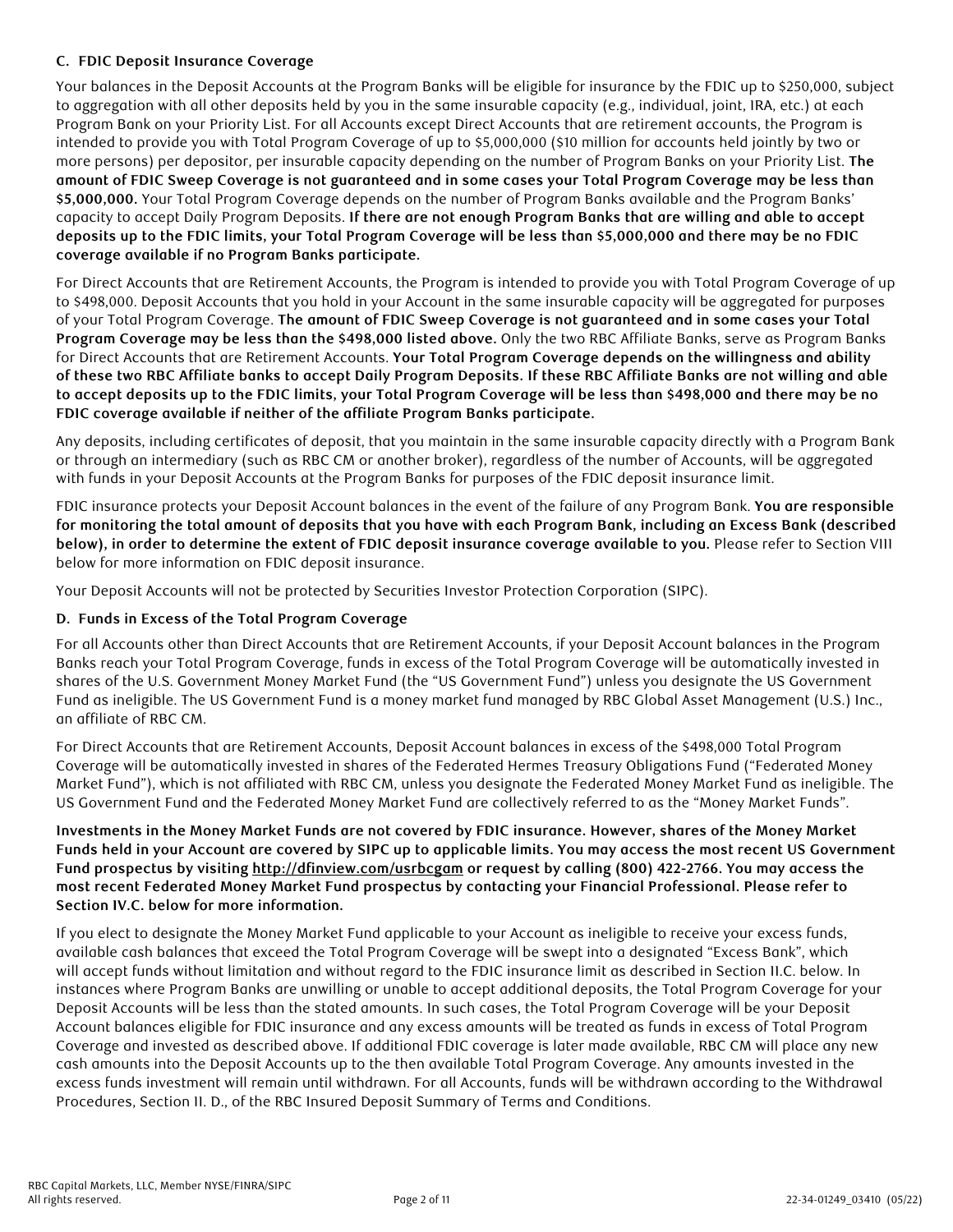## **E. Additional Information**

You should review the entire Terms and Conditions carefully for additional information regarding the Program, including how the program works (Section II), fees paid to RBC CM (Section VII.C.), benefits that RBC CM and the RBC CM Affiliate Banks receive through the Program (Section VII.D.) and information about FDIC and SIPC coverage (Section VIII and Section IX).

## **II. HOW THE PROGRAM WORKS**

## **A. Priority List**

The identity and number of Program Banks on your Priority List depend upon your type of Account.

- For all Direct Accounts, except for Direct Accounts that are Retirement Accounts, the Program Banks on your Priority List may include the RBC Affiliate Banks and additional unaffiliated Program Banks to provide Total Program Coverage of up to \$5,000,000.
- For Direct Accounts that are Retirement Accounts, the only Program Banks on your Priority List will be the RBC Affiliate Banks to provide Total Program Coverage of up to \$498,000.
- For Third Party Accounts, your Priority List may include the RBC Affiliate Banks and will include unaffiliated Program Banks to provide Total Program Coverage of up to \$5,000,000.

Your Priority List of available Program Banks into which your funds may be deposited is available through your online Account access on the website you use to access your Account information or by contacting your Financial Professional. For a list of the applicable website addresses, please see Section X below.

The Program Banks will appear on your Priority List in the order in which the Deposit Accounts will be opened for you and your funds will be deposited. You should review the Priority List carefully.

The Priority List will include a designated Excess Bank(s), which will accept your funds without limit and without regard to the FDIC insurance limit in the event that you designate the Money Market Fund, as applicable, as ineligible to receive your funds. You are not able to opt out of all Excess Banks and therefore if you have designated the Money Market Fund as ineligible to receive excess funds, you must have at least one Excess Bank available to receive deposits through the Program.

You may not change the order of the Program Banks on the Priority List. However, you may at any time designate a Program Bank as ineligible to receive your funds. This will result in your funds being deposited into Deposit Accounts at the next Program Bank on the Priority List. In addition, you may at any time instruct us to remove your funds from a Program Bank, close your Deposit Accounts with the Program Bank, and designate the Program Bank as ineligible to receive future deposits. Unless you direct us to place your funds in a different investment, your funds from a closed Deposit Account will be deposited in Deposit Accounts at the first available Program Bank set forth on your Priority List, as amended by you.

If you wish to designate a Program Bank as ineligible to receive your funds, please contact your Financial Professional. You may not designate all of the Program Banks on your Priority List as ineligible to receive your funds. Designating a Program Bank on your Priority List as ineligible to receive your funds will reduce the Total Program Coverage for your Deposit Accounts.

As described below under Section II.F., the Priority List may be changed. In general, you will receive prior notification of changes to the Priority List. However, under certain limited circumstances prior notification will not be possible.

Additional disclosure on the participating Program Banks will be made as required. Program Bank participation, including that of the RBC Affiliate Banks, will be subject to each Program Bank's eligibility to participate in the Program.

## **B. Establishment of, and Deposits into, the Deposit Accounts**

Under the Program, when funds are first available for deposit, RBC CM, as your agent, will establish Deposit Accounts consisting of (1) a money market deposit account ("MMDA") and (2) a linked transaction account, which includes either a negotiable order of withdrawal account or a demand deposit account (the negotiable order of withdrawal account and demand deposit account are collectively referred to herein as "Transaction Account") at one or more of the Program Banks on your then-current Priority List in the order set forth on the Priority List. Once your funds in the Deposit Accounts at a Program Bank reach the Deposit Threshold, RBC CM, as your agent, will open an MMDA and Transaction Account for you at the next Program Bank on your Priority List and place your additional funds in that Program Bank. Retirement accounts and RBC Cash Management Accounts will sweep on a daily basis, regardless of the dollar amount in cash balances. Subject to availability of funds, other account types will sweep daily on cash balances in excess of \$1,000.00; however, balances that are less than \$1,000.00 will be swept weekly every Friday night, and the last business day of the month.

The current Deposit Threshold for each client at each Program Bank is \$249,000 for Deposit Accounts held individually and IRAs, and \$498,000 for Deposit Accounts held jointly by two or more persons. All Deposit Accounts established for trust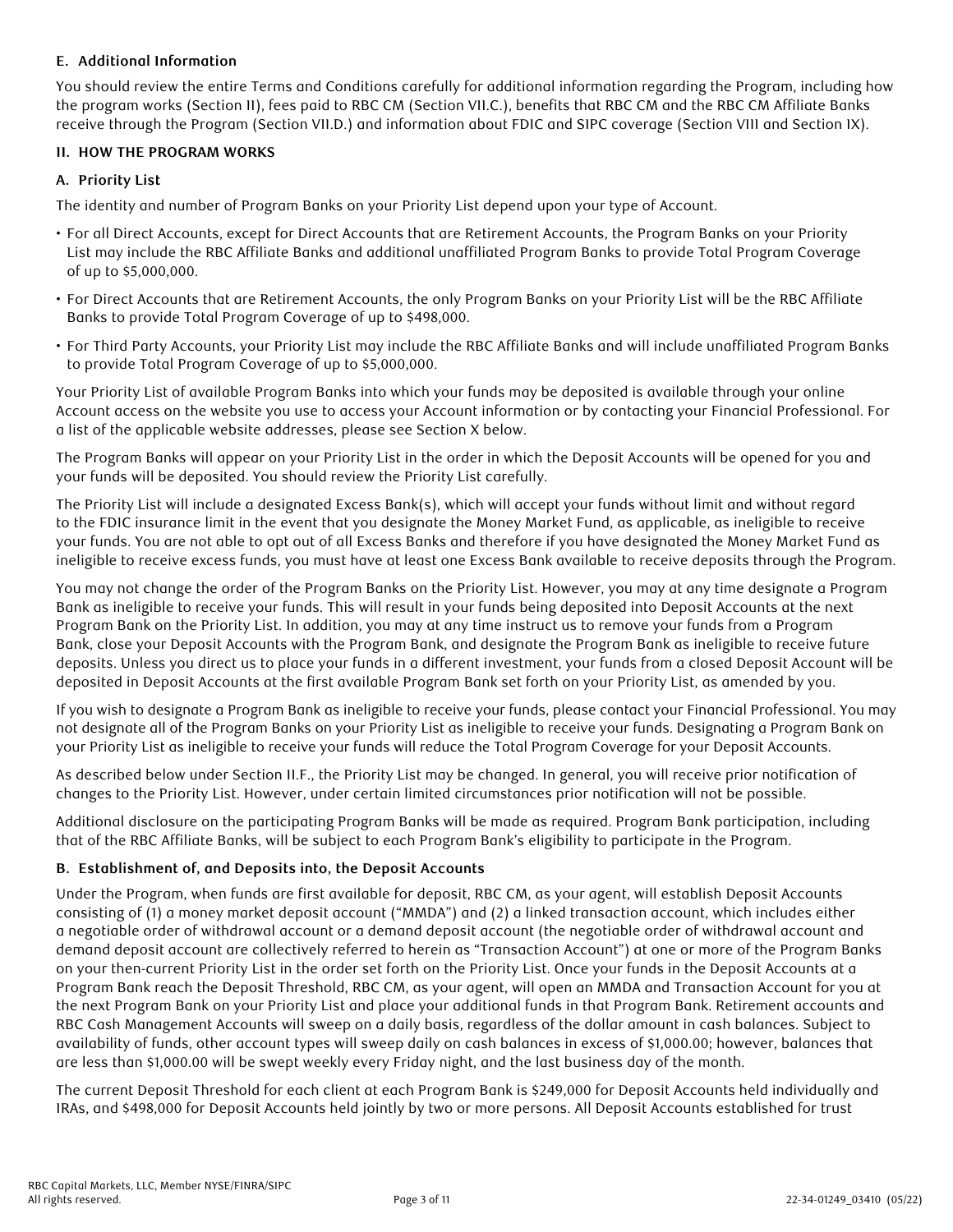accounts will be treated by RBC CM as individual accounts for purposes of applying the Deposit Threshold. If, as a result of credited interest on your Deposit Accounts at a Program Bank, your Deposit Account balances at that Program Bank exceed the Deposit Threshold, amounts over the Deposit Threshold will be withdrawn from your Deposit Accounts at that Program Bank and deposited into Deposit Accounts at other available Program Banks up to the Deposit Threshold at each Program Bank in the order of priority set forth on your Priority List.

As your agent, RBC CM will generally deposit available cash balances in your MMDA at each Program Bank as set forth above. However, we may make deposits into the Transaction Account at a Program Bank as described below under "Withdrawal Procedures." There may be a minimum amount to be maintained in the Transaction Account at the Program Bank to satisfy debits in your Account, and funds may be transferred from the MMDA at the Program Bank to the related Transaction Account to maintain the minimum balance. Transfers from the MMDA to the Transaction Account and withdrawals from the Transaction Account and MMDA are discussed below under "Withdrawal Procedures."

Federal banking regulations limit the transfers from an MMDA to a total of six during a monthly statement cycle, which is generally the 26th through the 25th of each month (the "Statement Cycle"). If the 26th or 25th falls on a holiday or weekend, then the Statement Cycle start or end will begin on the next business day. At any point during a Statement Cycle in which transfers from an MMDA at a Program Bank have reached the applicable limit, all funds will be transferred from that MMDA to the linked Transaction Account at the Program Bank until the end of the Statement Cycle. Deposits for the remainder of the Statement Cycle into this Program Bank will be made to the Transaction Account. At the beginning of the next Statement Cycle, funds on deposit in the Transaction Account will be transferred to the MMDA, minus any minimum amount to be maintained in the Transaction Account. The limits on MMDA transfers will not limit the number of withdrawals you can make from funds on deposit at a Program Bank or the amount of FDIC insurance coverage for which you are eligible.

In the event that you reach your Total Program Coverage because you have deposits equal to the Deposit Threshold in Deposit Accounts at each of the available Program Banks on your Priority List, additional available cash balances in all Accounts except Direct Accounts that are Retirement Accounts will be invested in shares of the US Government Fund and available cash balances in Direct Accounts that are Retirement Accounts will be invested in shares of the Federated Money Market Fund. If, as a result of credited interest on your Deposit Accounts, your Deposit Account balances at all of the Program Banks on your Priority List exceed your Total Program Coverage, amounts over your Total Program Coverage will be withdrawn and automatically invested in shares of the Money Market Fund applicable to your Account.

**Investments in the Money Market Funds are not covered by FDIC insurance. However, shares of the Money Market Funds held in your Account are covered by SIPC up to applicable limits. You may access the most recent US Government Fund prospectus by visiting [www.dfinview.com/usrbcgam](http://www.dfinview.com/usrbcgam) or request by calling (800) 422-2766. You may request the most recent Federated Hermes Treasury Obligations Fund prospectus by contacting your Financial Professional.**

#### **C. Designating the Money Market Funds as Ineligible to Receive Your Funds**

You may at any time designate your applicable Money Market Fund as ineligible to receive your funds by contacting your Financial Professional. Please allow five business days to process your request.

If you designate the Money Market Fund as ineligible to receive your funds and you do not direct us to place your funds in a different investment, available cash balances in excess of the Total Program Coverage will remain in the Program and be allocated to the Excess Bank listed on your Priority List without limitation and without regard to the FDIC insurance limit.

## **D. Withdrawal Procedures**

All withdrawals necessary to satisfy debits in your Account will be made by RBC CM as your agent. A debit in your Account may result for many reasons, including but not limited to, the following examples: you make a securities purchase or, if your Account has such services, you write a check, withdraw funds or make purchases using your debit card, or make payments pursuant to bill payment services.

For all Accounts, funds will be withdrawn from the Program in the following order:

- If you have funds invested in a Money Market Fund, shares in the Money Market Fund will be redeemed to satisfy a debit in your Account before funds are withdrawn from the Deposit Accounts.
- If you do not have funds invested in a Money Market Fund, or your invested funds are insufficient to satisfy the debit in your Account, funds will be withdrawn from your Transaction Accounts at the Program Banks on your Priority List beginning with the lowest priority Program Bank on the Priority List at which your funds have been deposited. If there are insufficient funds at that Program Bank, funds will be withdrawn from each Program Bank in the sequence (lowest priority to highest priority) until the debit is satisfied. If funds in the Transaction Account at a Program Bank from which funds are being withdrawn are insufficient to satisfy a debit, funds in the related MMDA at that Program Bank will be transferred to the Transaction Account to satisfy the debit, plus funds to maintain any minimum amount in the Transaction Account.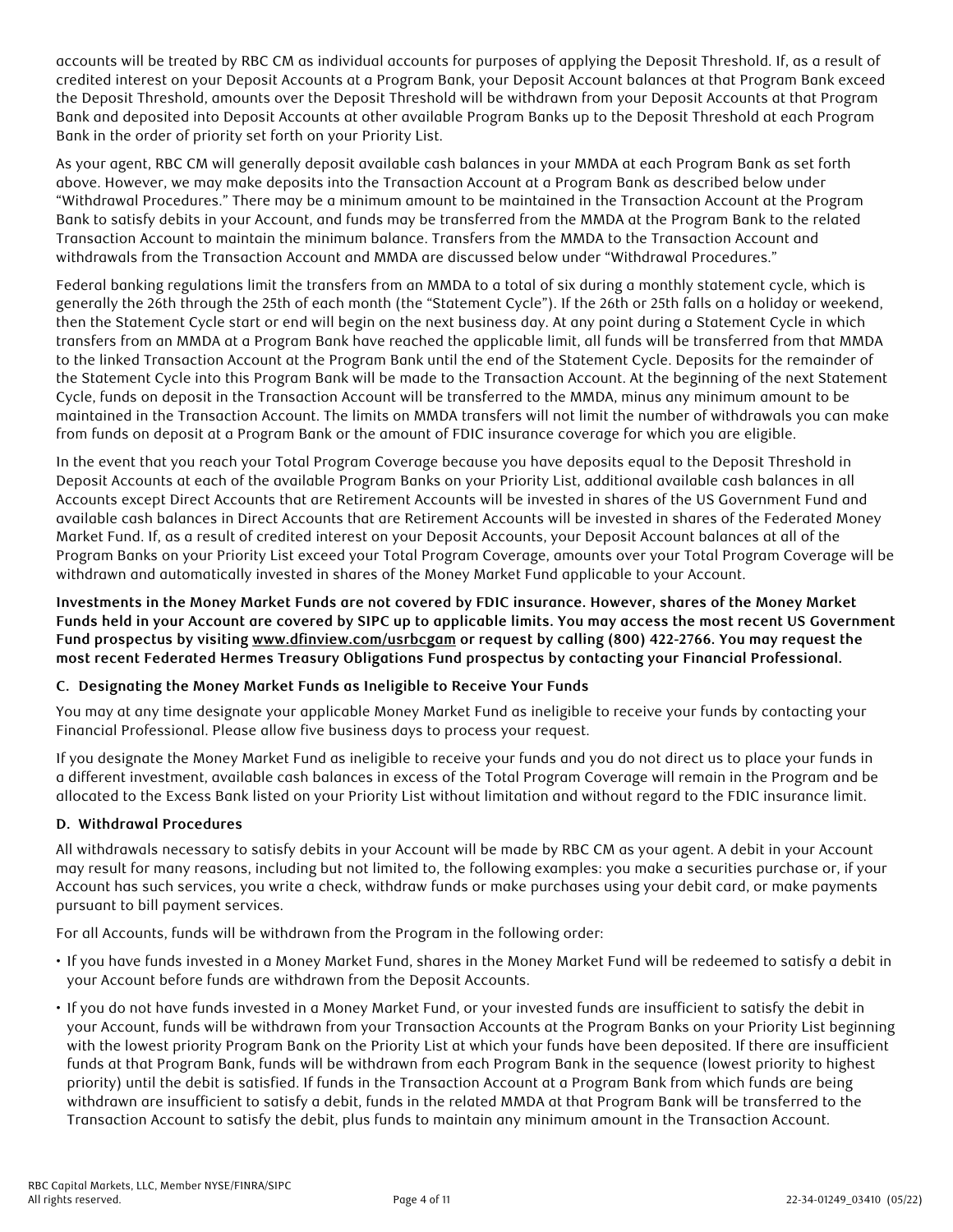As required by federal banking regulations, the Program Banks reserve the right to require seven (7) days' prior notice before permitting a transfer of funds out of a negotiable order of withdrawal account or MMDA. While the Program Banks have indicated that they have no present intention of exercising their right to require such notice, the Program Banks may exercise this right at any time in their sole discretion.

## **E. Accounts Subject to Deposit Aggregation**

Accounts held by you in the same insurable capacity (e.g., individual, joint, IRA, etc.) for FDIC purposes will be linked by us for purposes of the Deposit Threshold at each Program Bank so that the aggregate Deposit Account balances in the linked Accounts do not exceed the Deposit Threshold at any Program Bank. You cannot request that Accounts be linked or request that Accounts that are linked cease to be linked.

A withdrawal to satisfy a debit in one or more linked Accounts on any day will be satisfied before a deposit of available cash balances in any of the other Accounts are allocated. As with any withdrawal, shares of a Money Market Fund held in that Account will be redeemed before withdrawing funds from any Deposit Accounts held by that Account. Withdrawals will be made on a last-in, first-out basis based on that Accounts prior deposit history. Deposit Account balances and Money Market Fund shares held in one Account will not be used to satisfy a debit in another linked Account.

After all withdrawals are allocated, available cash balances for deposit in the remaining linked Accounts are allocated to the Program Banks on your Priority List beginning with the Account that has the lowest numerical Account number (i.e., funds in Account 123 are deposited before funds in Account 124). Because deposits from linked Accounts are allocated on a "first come, first served" basis, Deposit Account balances may not be allocated equally between linked Accounts.

#### **F. Changes to the Priority List**

RBC CM may change the number of Program Banks on the Priority List by adding Program Banks to, or deleting Program Banks from, the Priority List. One or more of the Program Banks included on the Priority List may be replaced with a Program Bank not previously included on the Priority List and the order of Program Banks on the Priority List may change. In general, you will receive prior notification of changes to the Priority List via your online Account access or the publicly available Priority List available at the website applicable for to your Account (see Section X below). You will have an opportunity to designate a Program Bank as ineligible to receive your deposits before any funds are deposited into a new Program Bank or in a new sequence by contacting your Financial Professional. However, if a Program Bank is unable to accept deposits for regulatory or other reasons, RBC CM may not be able to provide you with advance notice. RBC CM will provide you notice of such changes as soon as practicable.

In the event that the order of Program Banks on the Priority List is changed, on the day on which the revised Priority List is effective your previously deposited funds will be reallocated among the Program Banks on the revised Priority List in accordance with the deposit procedures described above under Section II.B., unless a given Program Bank on the revised Priority List is temporarily unable to accept deposits for regulatory or other reasons. In such case, that Program Bank will not have funds reallocated to it in accordance with the deposit procedures set forth above. When the Program Bank that could not accept your funds is again able to accept your funds, available cash balances in your Account will be placed in that Program Bank in accordance with the standard deposit procedures. Other than as described above, deposits and withdrawals of your funds made after a change to the Priority List will occur as described above under Section II.B. and Section II.D., respectively.

If a Program Bank on the Priority List is temporarily unable or unwilling to accept deposits, funds will be deposited in other Program Banks that are lower on the Priority List. If the Program Bank that is higher on the Priority List later becomes willing and able to accept deposits, funds may be reallocated to the higher priority Program Bank from the lower priority Program Bank. This means that your deposits may be withdrawn from the bank that is lower on the Priority List and deposited with the Program Bank that is higher on the Priority List that previously was unable or unwilling to accept deposits. A Program Bank's inability or unwillingness to accept deposits could result in a Program Bank on the Priority List temporarily having a smaller deposit balance than Program Banks in a lower priority position on the Priority List, or having a deposit placed with a bank lower on the Priority List before a bank that is higher on the Priority List.

If a Program Bank at which you have Deposit Accounts no longer makes the Deposit Accounts available, you will be notified by RBC CM and given the opportunity to establish a direct depository relationship with the Program Bank, subject to its rules with respect to establishing and maintaining deposit accounts. If you choose not to establish a direct depository relationship with the Program Bank, your funds will be transferred to the next available Program Bank on your Priority List. The consequences of maintaining a direct depository relationship with a Program Bank are discussed below in Section VII.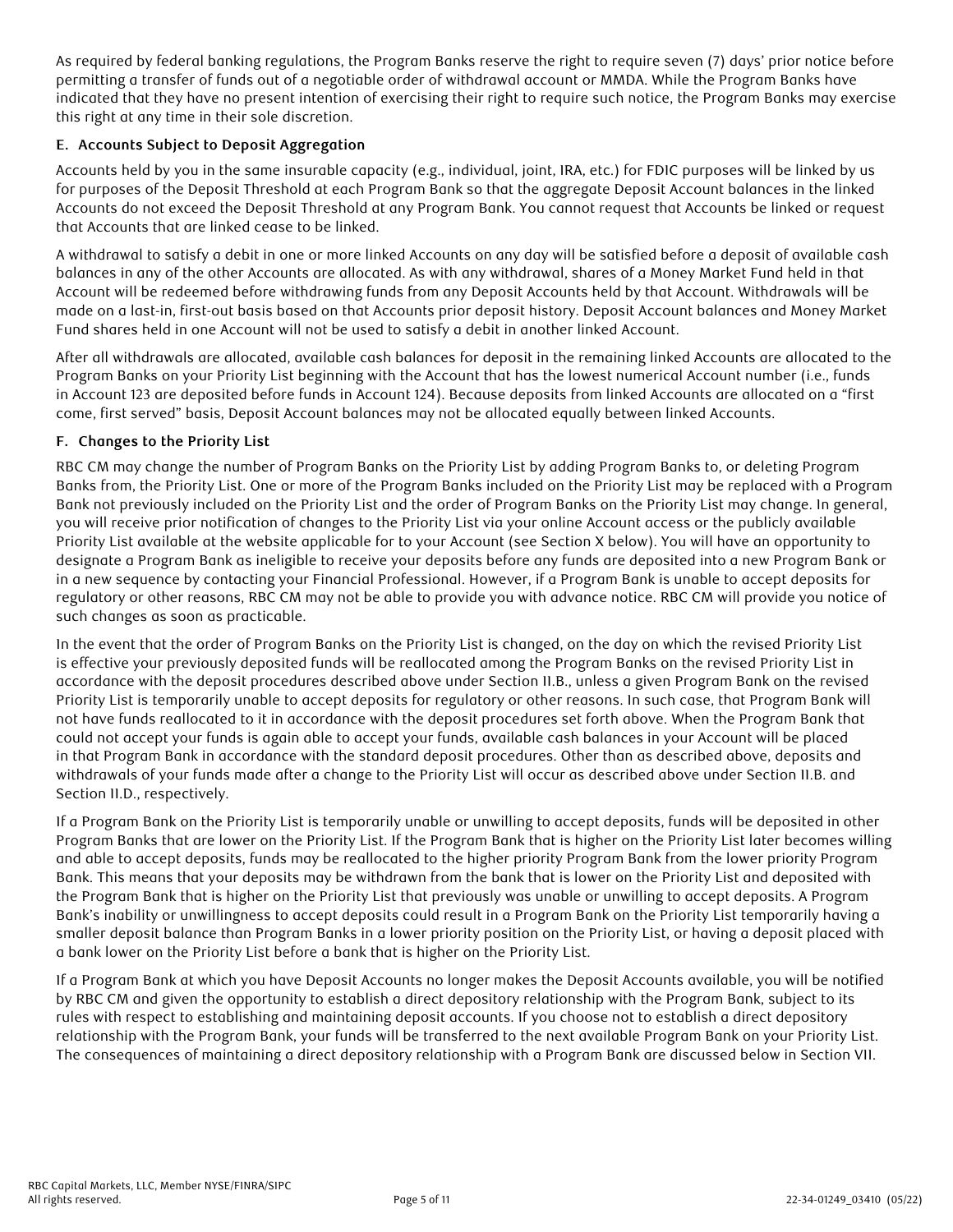#### **III. PROGRAM AMENDMENT AND NOTICES**

RBC CM, at its discretion, may modify the terms, conditions and procedures of the Program, including, but not limited to, the methodology used to determine the interest rates on Deposit Accounts, changing the deposit or withdrawal procedures, or adding or removing Program Banks from the Program. RBC CM will notify you of any such changes that adversely affect you. All notices may be made by a letter, an entry on your RBC CM Account statement, an insert to your Account statement or by other means such as posting a change to the Priority List to the publicly available website applicable to your Account (see Section X below).

#### **IV. INTEREST ON THE DEPOSIT ACCOUNTS AND YIELDS ON THE MONEY MARKET FUNDS**

#### **A. Interest Rates on the Deposit Accounts**

Deposit Account balances in the MMDA and Transaction Account at each Program Bank will earn the same rate of interest. Interest rates on the Deposit Accounts are variable and subject to change without notice. Interest will accrue on Deposit Account balances from the day funds are deposited into the Deposit Accounts at a Program Bank through the business day preceding the date of withdrawal from the Deposit Accounts at the Program Bank. The interest accrual period is generally the 26th through the 25th of each month. Interest will not be subject to the Deposit Threshold until credited.

The interest rates you receive on your funds in the Deposit Accounts may be higher or lower than the interest rates available on other deposit accounts offered by a Program Bank or on deposit accounts offered by other depository institutions or on any money market funds. You should compare the terms, interest rates, required minimum amounts, and other features of the Deposit Accounts with other deposit accounts and alternative cash sweep options. You may obtain information with respect to the current Program interest rates and interest rate segments by contacting your Financial Professional or consulting the website applicable to your Account (see Section X below). RBC CM and the Program Banks reserve the right to change the interest rates and interest rate segments, which, from time to time, could result in there being no difference between the interest rates for the different interest rate segments.

#### **B. Interest Rate Segments**

#### **Direct Accounts**

The interest rates payable for the Deposit Accounts for Direct Accounts will be determined by segments. The applicable interest rate segment will be based on the total assets across all accounts within your household ("Household Assets") as well as total balances of all Deposit Accounts within your household (the "Total Bank Sweep Balances"). In determining your household, RBC WM takes into consideration multiple pieces of client information, including street address, tax ID, last name, telephone number, zip code and account type to determine householding of Accounts. RBC WM reserves the right to modify how it determines a household and the right to amend the definition of Total Bank Sweep Balances.

Clients will qualify for segments based on the Household Assets and Total Bank Sweep Balance thresholds listed below:

For all Accounts that belong to a household with Household Assets of less than \$10 million, your Deposit Accounts will earn interest at the rate assigned to one of the following interest rate segments based on your Total Bank Sweep Balances:

- \$5,000,000 or greater
- \$2,000,000 to \$4,999,999.99
- \$1,000,000 to \$1,999,999.99
- \$500,000.00 to \$999,999.99
- \$250,000.00 to \$499,999.99
- \$100,000.00 to \$249,999.99
- \$99,999.99 or less

For all Accounts that belong to a household with Household Assets of \$10 million or greater, your Deposit Accounts will earn the interest rate assigned to one of the following interest rate segments based on your Total Bank Sweep Balances:

- \$5,000,000 or greater
- \$2,000,000 to \$4,999,999.99
- \$1,000,000 to \$1,999,999.99
- \$999,999.99 or less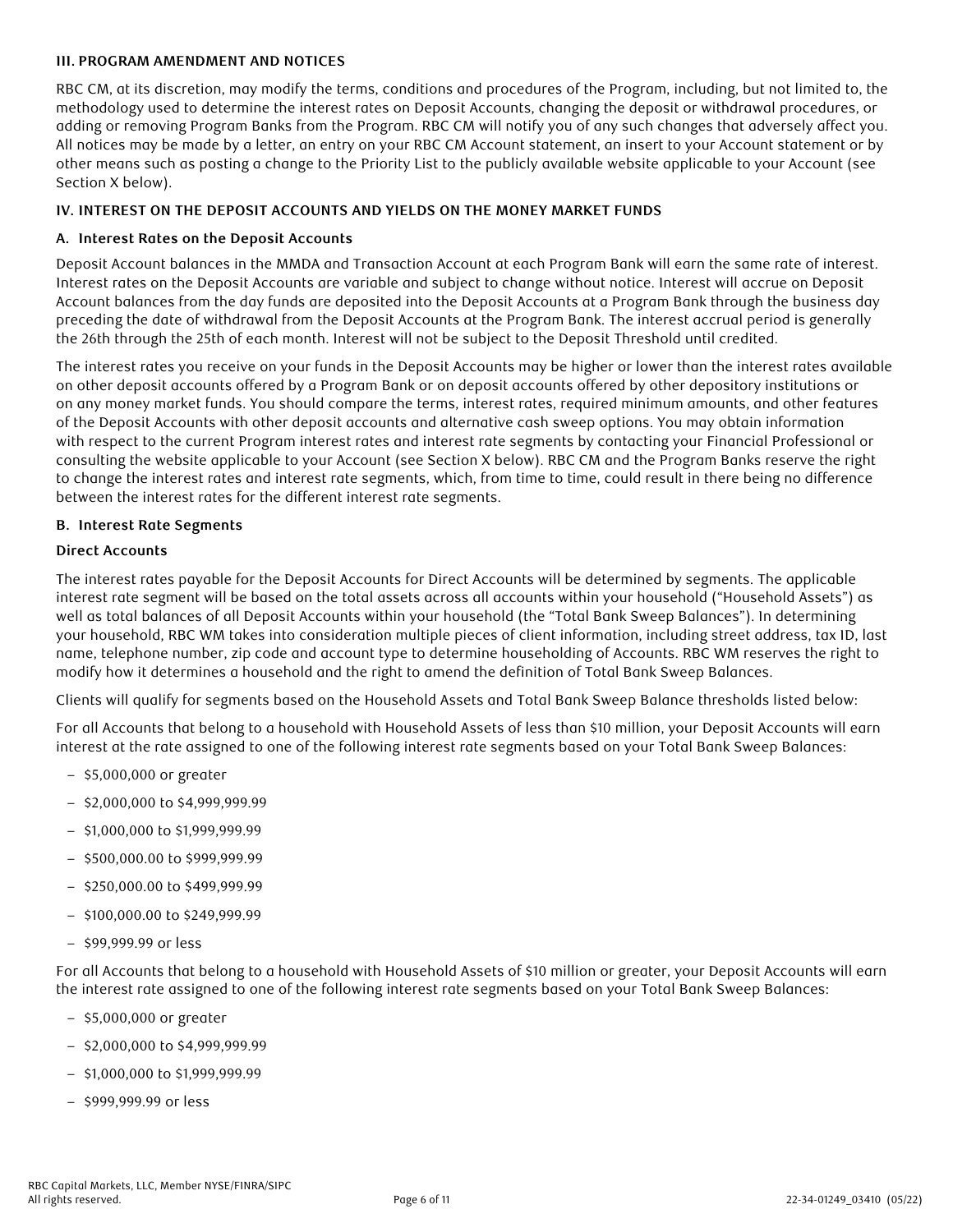Employees of RBC WM and its affiliates who hold Accounts at RBC WM are eligible for highest interest rate segment.

Total Bank Sweep Balances and Household Assets will be determined monthly, and your Deposit Account balances will earn the applicable interest rate for the following month. For information on current interest rates, please visit the website applicable to your Account (see Section X below) or contact your Financial Professional.

All new Direct Accounts that select the Program will be automatically assigned to the appropriate interest rate segment for Accounts with total Household Assets of less than \$10 million based on that Account's Total Bank Sweep Balance without accounting for householding The Account will then be househeld with other Accounts, as described above, during the next monthly update of the households for determining the appropriate Household Assets and Total Bank Sweep Balance used to determine the interest rate segments.

RBC WM reserves the right to change the Interest Rate Segments at any time without notice, including adding or eliminating Interest Rate Segments and changing the eligibility requirements for each Interest Rate Segment.

## **Introducing Broker Accounts**

Clients with an Introducing Broker Account will be placed in an interest rate segment designated by RBC Clearing & Custody. Generally, your interest rate segment will be determined by the total Program balance in your Account. The applicable interest rate segment will be based on the balance of the Deposit Accounts held in each Account, without considering any householding of Accounts.

For the purpose of determining the applicable interest rate, the balance of the Deposit Accounts held in each Account will be determined at the end of each day, and your Deposit Account balances will earn the applicable interest rate for the following day.

Certain introducing brokers may utilize a separate interest rate schedule and if this is the case you will, if necessary, receive an additional disclosure document that describes the separate interest rate schedule. At any time, you may determine the rate of interest earned by your deposit balances in the Deposit Accounts by accessing your appropriate Account website. (See Section X below). If you have any questions, contact your Financial Professional.

## **Investment Advisor Accounts**

Clients with an Investment Advisor Account will be placed in an interest rate segment designated by RBC Clearing & Custody. Generally, your interest rate segment will be determined by the total Program balance in your Account. The applicable interest rate segment will be based on the balance of the Deposit Accounts held in each Account, without considering any householding of Accounts.

For the purpose of determining the applicable interest rate, the balance of the Deposit Accounts held in each Account will be determined at the end of each day, and your Deposit Account balances will earn the applicable interest rate for the following day.

At any time, you may determine the rate of interest earned by your deposit balances in the Deposit Accounts by accessing your appropriate Connect Website. (See Section X below). If you have any questions, contact your Financial Professional.

## **C. Yields on the Money Market Funds**

The U.S. Government Fund is managed by RBC Global Asset Management (U.S.) Inc., an affiliate of RBC CM. The Federated Money Market Fund is not affiliated with RBC CM.

Information regarding the current yield for the U.S. Government Fund is available at [www.rbcgam.com](http://www.rbcgam.com), or by contacting your Financial Professional. Information regarding the current yield for the Federated Money Market Fund is available by contacting your Financial Professional. Yields on the Money Market Funds may be less than the interest rates offered on the Deposit Accounts by the Program Banks on your Priority List.

You may obtain the most recent U.S. Government Money Market Fund prospectus by visiting <http://dfinview.com/usrbcgam> or request by calling (800) 422-2766. You may access the most recent Federated Hermes Treasury Obligations Fund prospectus by contacting your Financial Professional.

#### **V. INFORMATION ABOUT YOUR DEPOSIT ACCOUNTS**

You will not receive trade confirmations for transactions in your Deposit Accounts. Transactions in the Deposit Accounts will be confirmed on your Account statement, which will also reflect the total of your opening and closing Deposit Account balances, the dollar amount of interest earned, the interest rate, and the number of days for which interest was earned. In addition, your Account statement will reflect the principal deposit balance held at each Program Bank as of the end of the statement period. In addition, you will not receive trade confirmations for automatic investments in a Money Market Fund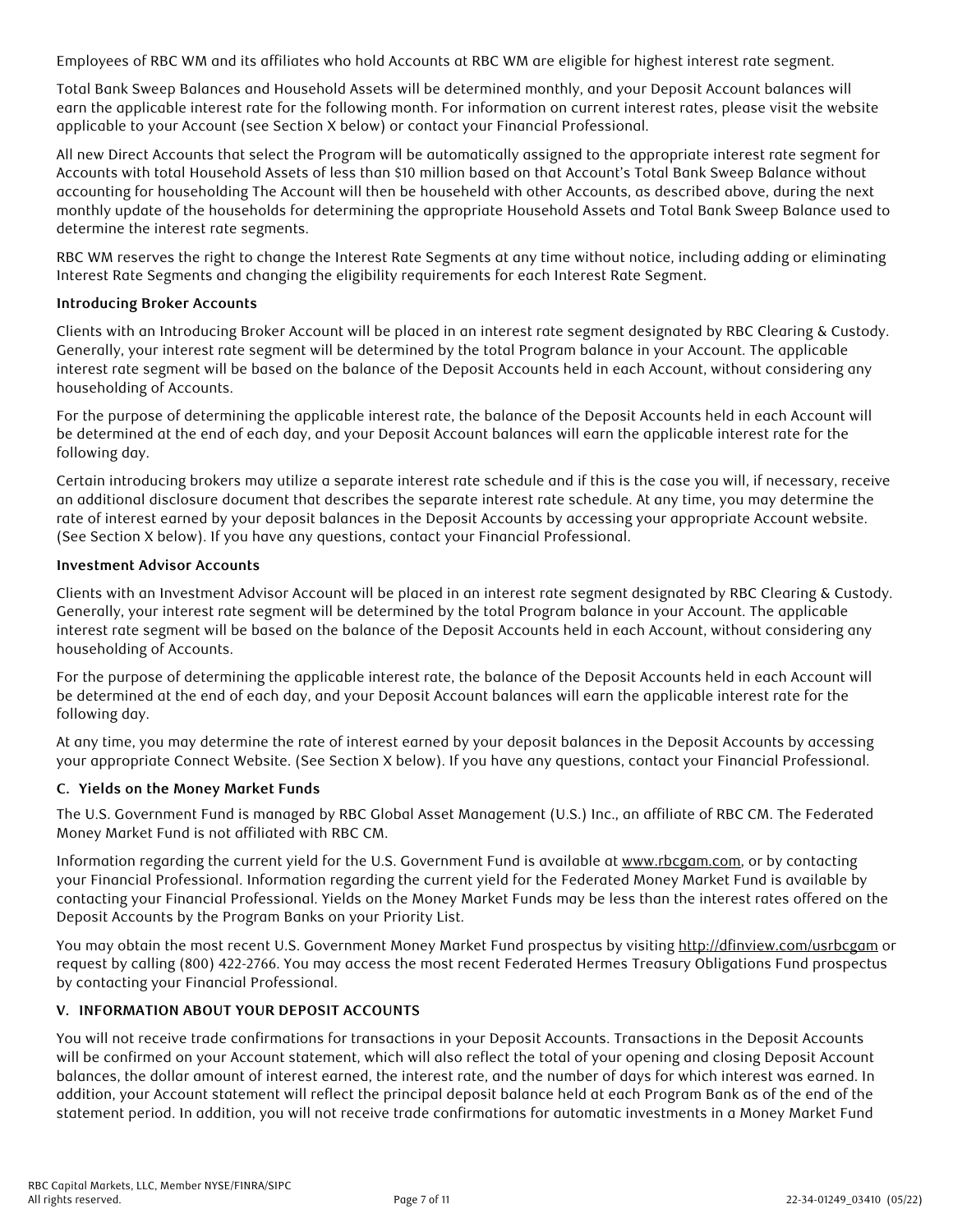made through the Program. Your Account statement will reflect your investments in a Money Market Fund made through the Program. You will receive a prospectus for the U.S. Government Fund or Federated Money Market Fund following the first purchase of such Money Market Fund shares made through the Program.

Your Account statement will not show the movement of funds between the Transaction Account and the related MMDA at a Program Bank or among Program Banks. You may obtain information about your Deposit Accounts, including balances and the current interest rates, by contacting your Financial Professional or by accessing your Account online. You should retain your Account statements for your records.

## **VI. THIRD PARTY ACCOUNTS**

RBC Clearing & Custody acts as clearing broker for Introducing Broker Accounts, and provides custody and execution services for Investment Advisor Accounts under a contractual arrangement with the Investment Advisors.

If your Account is a Third Party Account (i) RBC CM will not review or analyze your Account for the purpose of providing advice to you and RBC CM will not provide any advice regarding your Account, including the suitability of the Program

(ii) RBC CM assumes no responsibility for trades made in your Account, and (iii) RBC CM has no responsibility or liability for any actions or omissions of your Financial Professional or its representatives, employees or other agents. Therefore, you must consult your Financial Professional for advice and recommendations concerning your Account and you should discuss all your investment goals and objectives with your financial professional. SHOULD YOU HAVE ANY QUESTIONS CONCERNING ANY ASPECT OF THE INFORMATION CONTAINED HEREIN, YOUR ACCOUNT OR SECURITIES IN GENERAL, CONTACT YOUR FINANCIAL PROFESSIONAL IMMEDIATELY.

By participating in the Program, clients of a Third Party Account understand that RBC CM will act only to clear trades introduced by your Financial Professional and to effect other back office functions for your Financial Professional. You understand that all representatives, employees and other agents with whom you communicate concerning your Account(s) are agents of your Financial Professional, and are not RBC CM representatives, employees or other agents. RBC CM has no responsibility to supervise or monitor the activities of your Financial Professional, and the Financial Professional is exclusively responsible for ensuring that transactions in your Account(s) comply in all respects with applicable laws, rules and regulations and are suitable for your investment goals and objectives.

## **VII. INFORMATION ABOUT YOUR RELATIONSHIP WITH RBC CM AND THE PROGRAM BANKS**

## **A. Relationship with RBC CM**

RBC CM is acting as your exclusive agent and custodian in depositing, withdrawing and transferring funds to and from the Deposit Accounts, and in investing your funds in shares of a Money Market Fund. Your Deposit Account ownership will be evidenced by a book entry on the records of the Program Banks and by records maintained by RBC CM and its agents. No evidence of ownership, such as a passbook or certificate, will be issued to you.

Unless you establish the Deposit Accounts directly with a Program Bank as described below, all transactions with respect to your Deposit Accounts must be directed by RBC CM and all information concerning your Deposit Accounts can only be obtained from RBC CM. Accordingly, you should direct all instructions related to sweep transactions to your Financial Professional. No Program Bank will accept any instructions concerning your interest in a Deposit Account under the Program unless such instructions are transmitted by RBC CM or an authorized agent on behalf of RBC CM. RBC CM may use agents to effect its responsibilities under the Program.

RBC CM may, in its sole discretion and without notice, terminate your participation in the Program at any time. Similarly, you may terminate your participation in the Program at any time by contacting your Financial Professional. In either case, you may establish a direct depository relationship with the Program Banks by requesting to have your Deposit Accounts established in your name, subject to the Program Bank's rules with respect to maintaining such accounts. This will result in the separation of the Deposit Accounts from your Account. Your Deposit Account balances will no longer be reflected in your Account statement and RBC CM will have no further responsibility concerning your Deposit Accounts.

## **B. Relationship with the Program Banks**

The Program Banks are not responsible for the actions of RBC CM with respect to the Program or otherwise. Your deposit in any Deposit Account constitutes a direct obligation of a Program Bank and is not directly or indirectly an obligation of RBC CM. You can obtain publicly available financial information concerning each Program Bank at [www.ffiec.gov/NPW](http://www.ffiec.gov/NPW) or by contacting the FDIC Public Information Center by mail at L. William Seidman Center, Virginia Square, 3501 North Fairfax Drive, Arlington, Virginia 22226 or by phone at 703-562-2200. RBC CM does not guarantee in any way the financial condition of the Program Banks or the accuracy of any publicly available financial information concerning the Program Banks.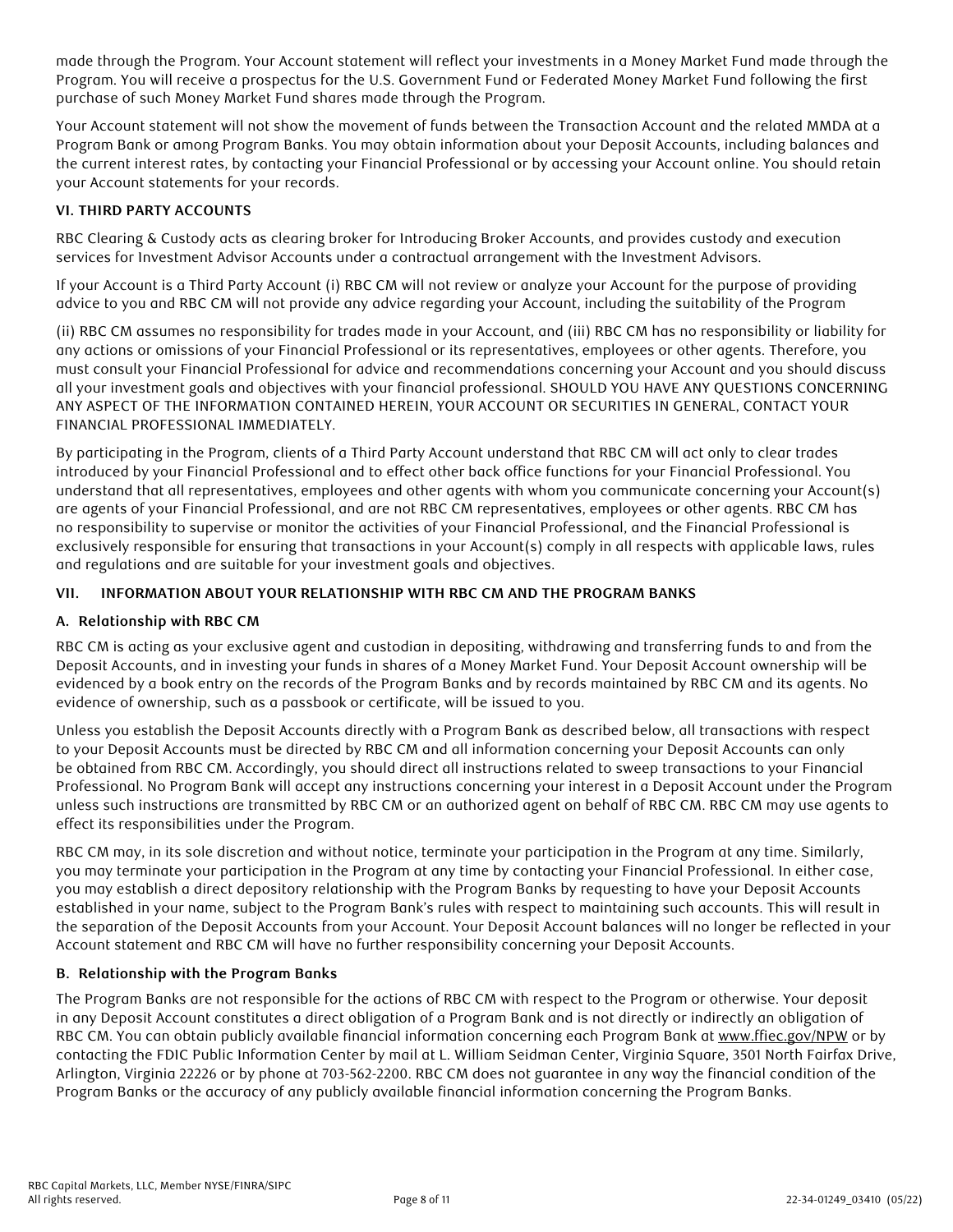## **C. Fees to RBC CM**

Each Program Bank, except the RBC Affiliate Banks, will pay RBC CM a fee determined by RBC CM equal to a percentage of the average daily deposit balance in the Deposit Accounts at the Program Bank. The fee paid to RBC CM may be up to 3.50% annually on some of the Deposit Accounts. In the case of the RBC Affiliate Banks, RBC CM will receive a fee per Account that will range from \$10.00 to \$100.00 annually. For Direct Accounts that are Retirement Accounts, RBC Affiliate Banks will not pay RBC CM a per account fee.

The amount of fees received by RBC CM will affect the interest rate you earn on your deposits. In its discretion, RBC CM may reduce its fee and may vary the amount of the reductions between clients. The fee may vary among Program Banks.

In the case of the U.S. Government Fund, RBC CM affiliate RBC Global Asset Management (U.S.) Inc. will receive a management fee on investments in the US Government Fund. This and other information is in the prospectus, which you can view by visiting<http://dfinview.com/usrbcgam>or request by calling (800) 422-2766. Please read the prospectus carefully before investing.

## **D. Conflicts and Benefits to RBC CM and RBC Affiliate Banks**

RBC CM and the RBC Affiliate Banks receive financial benefits in connection with the Program. In addition to the fees RBC CM receives from the Program Banks, RBC CM may receive other compensation from the RBC Affiliate Banks that is reflected by internal allocations made for reporting purposes. Through the Program, the RBC Affiliate Banks will receive a stable source of deposits at a cost that may be less than other alternative funding sources available to them. The RBC Affiliate Banks intend to use deposits in the Deposit Accounts to fund investments or other bank assets. The profitability on such investments and assets is generally measured by the difference, or "spread," between the interest rate paid on the Deposit Accounts, fees paid to RBC CM, and other costs of maintaining the Deposit Accounts, and the interest rate and other income earned on those investments and assets funded by the funds in the Deposit Accounts.

## **E. Conflicts and Benefits to RBC CM Financial Advisors**

If you have an RBC CM Financial Advisor who is also a branch director or complex director, he or she is compensated for their supervisory responsibilities, in part, with bonus opportunities based on meeting benchmarks for revenue collectively generated by him/her and the Financial Advisors supervised. These bonuses create a conflict of interest because they provide supervisors an incentive to recommend and influence Financial Advisors to recommend products, services and investments that generate greater revenue in order to meet those benchmarks.

#### **VIII. FDIC DEPOSIT INSURANCE COVERAGE**

#### **A. General Information**

Balances in the Deposit Accounts are insured by the FDIC, an independent agency of the U.S. Government, up to \$250,000 for all deposits held in the same insurable capacity at any one Program Bank. Examples of insurable capacities include individual accounts, joint accounts, and IRAs. Your funds become eligible for deposit insurance immediately upon placement into a Deposit Account at a Program Bank. Any deposits that you may maintain directly with a particular Program Bank, or through any other intermediary, in the same insurable capacity in which the Deposit Accounts are maintained would be aggregated with the Deposit Accounts for purposes of the \$250,000 federal deposit insurance limit.

You are responsible for monitoring the total amount of deposits that you hold with any one Program Bank, directly or through an intermediary, including an Excess Bank, in order to determine the extent of deposit insurance coverage available to you on your deposits, including the Deposit Accounts. RBC CM is not responsible for any insured or uninsured portion of the Deposit Accounts or any other deposits.

In the event a Program Bank fails, the Deposit Accounts at that Program Bank are insured, up to \$250,000, for principal and interest accrued to the day the Program Bank is closed.

Under certain circumstances, if you become the owner of deposits at a Program Bank because another depositor dies, beginning six months after the death of the depositor the FDIC will aggregate those deposits for purposes of the \$250,000 federal deposit insurance limit with any other deposits that you own in the same insurable capacity at the Program Bank. Examples of deposit accounts that may be subject to this FDIC policy include joint accounts, "payable on death" accounts and certain trust accounts. The FDIC provides the six-month "grace period" to permit you to restructure your deposits to obtain the maximum amount of deposit insurance for which you are eligible.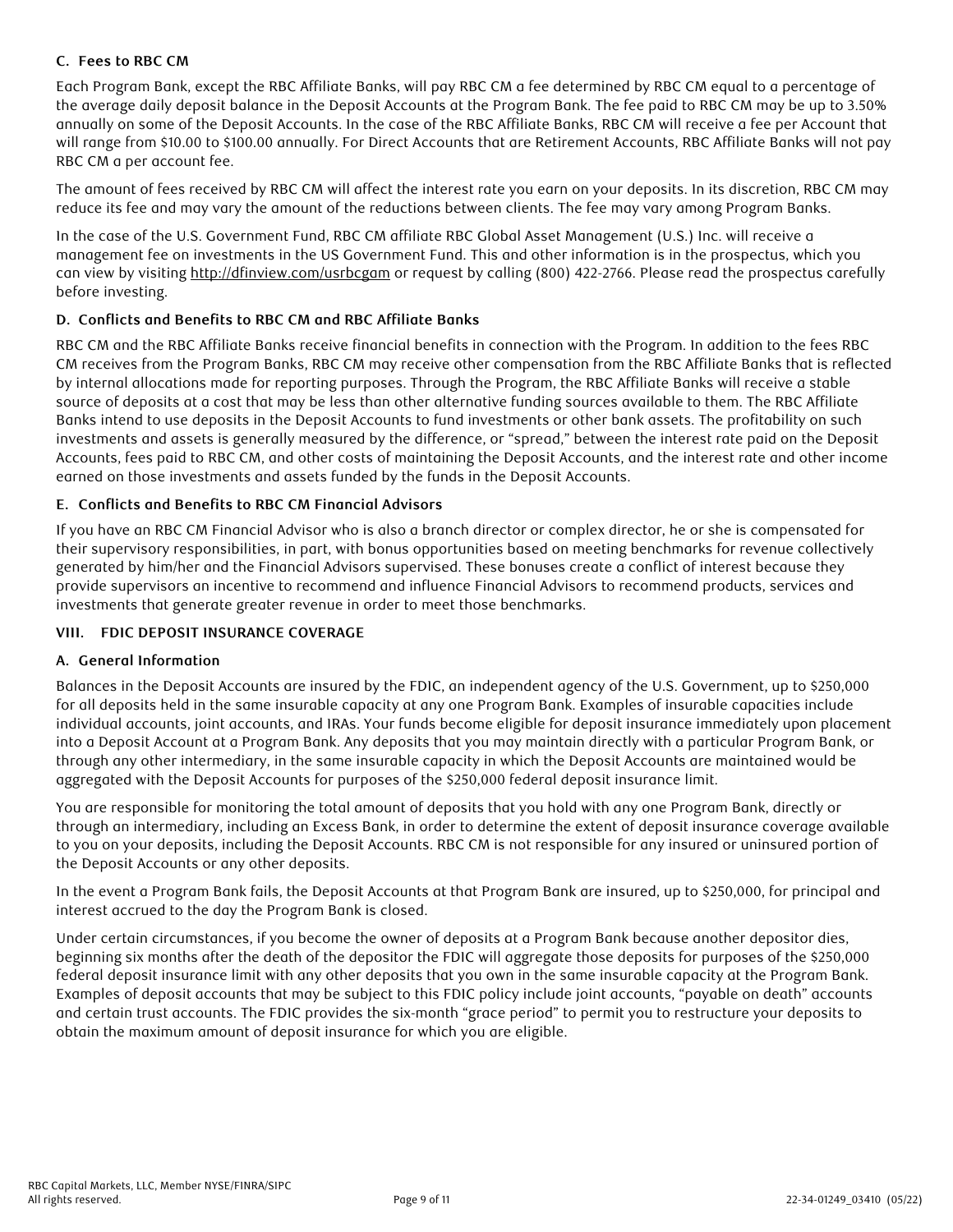In the event that federal deposit insurance payments become necessary, payments of principal plus unpaid and accrued interest will be made to you. There is no specific time period during which the FDIC must make insurance payments available, and RBC CM is under no obligation to credit your Account with funds in advance of payments received from the FDIC. Furthermore, you may be required to provide certain documentation to the FDIC and RBC CM before insurance payments are made. For example, if you hold deposits as trustee for the benefit of trust participants, you may be required to furnish affidavits and provide indemnities regarding an insurance payment.

If your Deposit Accounts at a Program Bank are assumed by another depository institution pursuant to a merger or consolidation, the Deposit Accounts will continue to be insured separately, up to the FDIC insurance coverage limits, from any deposits that you have established with the acquiror until the expiration of a six-month period from the date of the acquisition. Thereafter, the Deposit Accounts will be aggregated with your existing deposits with the acquiror held in the same capacity for purposes of FDIC insurance coverage.

**IMPORTANT: Certain transfers into the Program will NOT be covered by FDIC insurance until the following business day:**

- **1. If you change your cash sweep option from a money market fund cash sweep option or RBC Cash Plus to the Program, the money market fund shares plus accrued dividends or deposit balances plus accrued interest will be redeemed or withdrawn and the total proceeds will be placed into your Account on the transaction date. However, the funds will not be deposited in Deposit Accounts at the Program Banks on your Priority List until the following business day with the result that the funds will be covered only by SIPC until the funds are deposited in the Deposit Accounts.**
- **2. If the Program is your cash sweep option and you transfer funds to your Account using a Letter of Authorization, those funds will be placed into your Account on the transaction date. However, the funds will not be deposited in Deposit Accounts at the Program Banks on your Priority List until the following business day with the result that the funds will be covered only by SIPC until the funds are deposited in the Deposit Accounts.**

In both of the above cases, the amounts in the Program will begin accruing interest at the appropriate Program interest rate on the transaction date (the date the funds are deposited into your Account). Interest will accrue up to, but not including, the day on which funds are withdrawn from the Deposit Accounts.

## **B. Aggregation Rules Applicable to Retirement Accounts**

Under FDIC regulations, an individual's interests in plans maintained by the same employer or employee organization (e.g., a union) that are holding deposits of the same Program Bank will be insured for \$250,000 in the aggregate. In addition, under FDIC regulations, an individual's interest in the deposits of one Program Bank held by (i) IRAs, (ii) deferred compensation plans for certain employees of state or local governments or tax-exempt organizations (i.e., Section 457 Plans), (iii) selfdirected "Keogh Plans" of owner-employees described in Section 401(d) of the Internal Revenue Code of 1986, as amended, and (iv) self-directed defined contribution plans, will be insured for up to \$250,000 in the aggregate whether or not maintained by the same employer or employee organization.

## **C. Questions about FDIC Deposit Insurance Coverage**

If you have questions about FDIC insurance coverage, please contact your Financial Professional. You may wish to seek advice from your own attorney concerning FDIC insurance coverage of deposits held in more than one insurable capacity. You may also obtain information by contacting the FDIC, Deposit Insurance Outreach, Division of Depositor and Consumer Protection, by letter (550 17th Street, N.W., Washington, D.C. 20429), by phone (877) 275-3342 or (800) 925-4618 (TDD), by visiting the FDIC website at [www.fdic.gov/resources/deposit-insurance/](http://www.fdic.gov/resources/deposit-insurance/), or by e-mail using the FDIC's On-line Customer Assistance Form available on its website.

#### **IX. SIPC PROTECTION**

In the event of the failure of a brokerage firm or theft by a broker, SIPC helps customers whose assets are held at the brokerage firm. Balances maintained in the Deposit Accounts at the Program Banks are not protected by SIPC or any excess coverage purchased by RBC CM. Clients may obtain information about SIPC and access a SIPC brochure, by contacting SIPC at 1-202- 371-8300 or by visiting [www.sipc.org](http://www.sipc.org).